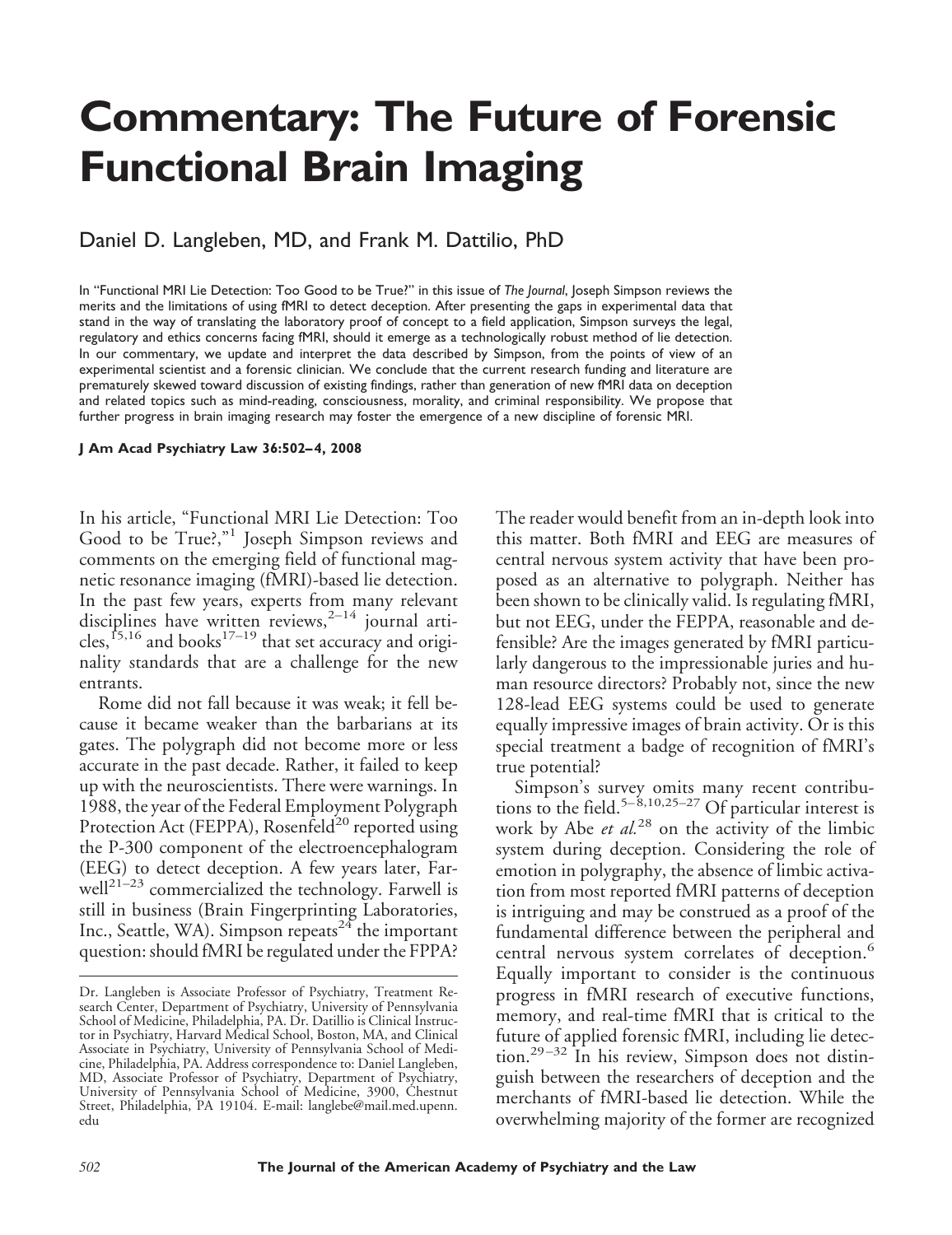scientists, it would be interesting to know more about the latter. The uneasy alliances between this industry and academia, brokered by university technology commercialization departments,<sup>16</sup> are yet another topic that we wish Simpson had shed some light on.

Regarding Simpson's assumption that ". . .there do not appear to have been any instances of the use of fMRI lie detection in a legal or employment setting" (Ref. 1, p 492) we note that Harvey Nathan was tested by No Lie MRI, Inc. in an insurance fraud case in 2007. A brief review of an ABC television description of Mr. Nathan's case<sup>33</sup> suggests that the goal of Mr. Nathan's investigation was to prove his innocence, rather than guilt. In all published fMRI liedetection studies, presence of deception was guaranteed by experimental design. Was the test, given to Mr. Nathan by No Lie MRI, Inc., appropriate for a situation in which deception could be absent? Mr. Nathan's case highlights several interesting points we wish Simpson had elaborated on. First, does absence of deception prove innocence? That would depend on the tests' false negative rate.<sup>3</sup> Second, is the same combination of specificity, sensitivity, and prevalence appropriate for civil, criminal, and nonlegal (e.g., insurance) cases? Specificity that is not high enough to prove innocence positively in a civil case may still be sufficient to raise reasonable doubt in a criminal case. Defending Mr. Nathan's fMRI study in court would require normative data that, to the best of our knowledge, is not yet available in the peer-reviewed literature. Without such data, truth verification with fMRI could degenerate into a brisk trade in false-negative fMRI findings. In his last neuroscience-related paragraph, Simpson may have confounded two fundamentally different applications of fMRI for information gathering: mind reading and lie detection.5,34 While lie detection implies a query and a deceptive response, mind-reading requires neither. Mind-reading with fMRI is scientifically more challenging and even less developed than lie detection, yet it is of great interest and relevance to forensic psychiatry. Despite the multitude of technical challenges, we believe that fMRI is a powerful technology that may, together with the more established structural MRI, form a discipline of forensic MRI in the foreseeable future.

Simpson quotes an ethicist's concern that "At the most basic level is the question of whether a precise definition of lying even exists" (Ref. 1, p 495). The

answer to this is; "Yes, they do exist." As there are multiple types of lying,  $35$  so are there multiple definitions, relevant to a particular domain of culture, science, or law. $36-39$  It is sufficient for biological researchers of deception to commit, *a priori*, to a specific definition of deception and incorporate it in the model they use to produce deception in their experiments.<sup>3,39</sup> Whether the model of deception used in a particular research study or a case is externally valid is up to the peer review process or the courts.

Simpson's article provides a comprehensive list of the critical knowledge gaps that include the effects of countermeasures, motivation, and demographics on the relevance of fMRI to real-world deception. For an experimental scientist, items on this list have one common thread: studies that would fill these gaps will require larger samples than those provided in any prior fMRI study of deception. Yes, the gaps between a proof of concept, a prototype, and a fieldworthy test have to be filled with research subjects, and thus with much more funding. The fMRI lie-detection technology is at a stage of development similar to a Phase 2 Food and Drug Administration registration trial of a new medication. Phase 3 trials are now due. In the pharmaceutical industry, Phase 3 trials cost hundreds of millions of dollars. Commercial liedetection interests have neither the technical nor the financial muscle of their pharmaceutical colleagues. The total private investment in fMRI-based lie detection research so far can be estimated to be a few million U.S. dollars. The official government investment is even smaller. Larger sums may have been spent in relative obscurity by groups closely affiliated with the Department of Defense. One example is a \$5,000,000 U.S. Congress earmark in the 2004 and 2005 Defense spending bill to fund research on "advanced technologies for deception detection" at the University of South Carolina at Columbia, SC.<sup>40</sup> Such a method of funding research has been criticized,<sup>17</sup> because of the potential conflicts of interest.

Despite the relative dearth of fMRI and other biological data on deception, there is a proliferation of scholarly reviews on the subject that threatens to suffocate this emerging field of study. Extending this imbalance, the funding for the elaboration of the ethics and legal dimensions of neuroscience-based lie detection equals or exceeds that provided to acquire new data. An example is McArthur Foundation's  $$10,000,000$  Law and Neuroscience Project, $41$ seemingly dedicated to discussion rather than gener